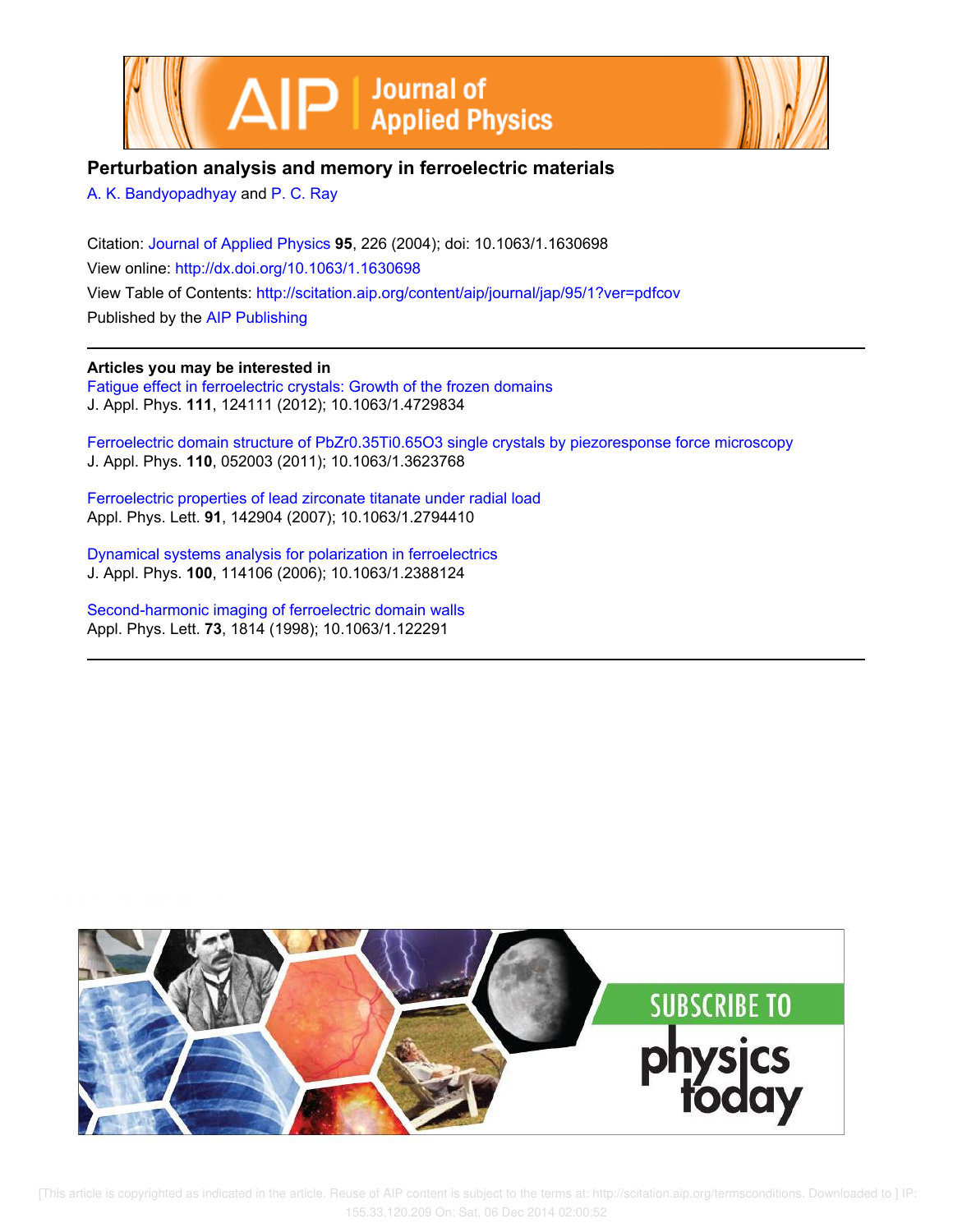# **Perturbation analysis and memory in ferroelectric materials**

A. K. Bandyopadhyay<sup>a)</sup> and P. C. Ray<sup>b)</sup>

*College of Ceramic Technology, University of Calcutta, 73, A. C. Banerjee Lane, Calcutta-700 010, India*

(Received 25 July 2003; accepted 13 October 2003)

Many ferroelectric materials like LiTaO<sub>3</sub> and LiNbO<sub>3</sub> exhibit peculiar behavior in terms of showing a large discrepancy between experimental and theoretical values of coercive field by the use of Landau–Ginzburg model. If a perturbation is given at zero field, then there is also perturbation or fluctuation in polarization with respect to the nondimensional value of domain-wall width. An eigenvalue problem is deduced through a linear Jacobian transformation to show that there is a finite value of ''memory,'' when the perturbation in the electric field is lifted. The eigenvalue gives a characteristic value of polarization, which also gives rise to a zone of stability for polarization. This perturbation formalism also allows the calculation of the limits of the coercive field and, subsequently, the values of the domain-wall width can also be estimated, which show both the lower and upper limits of theoretical values for both the above ferroelectric materials, deduced as the theoretical limits of the coercive fields. The theoretical framework is developed in this article. © 2004 American Institute of Physics. [DOI: 10.1063/1.1630698]

## **I. INTRODUCTION**

During the past decade or so, there has been a tremendous surge of research activities on various aspects of ferroelectrics (the huge experimental work done by the Penn State group in collaboration with various other labs is collectively referred to as Gopalan *et al.* which contains many important references).<sup>1–6</sup> Due to a strong possibility of using these materials as nonvolatile memory devices, their importance has grown up in an exponential mode. However, there are still several problems at hand.

The most important aspect of ferroelectric materials is the nonlinear hysteresis behavior in the polarization (*P*) versus electric-field  $(E)$  vectors. This needs to be properly understood. The experimental values of different important parameters from this hysteresis curve, like saturation polarization (*P<sup>s</sup>* ) at high value of *E*, remnant polarization  $(P_r)$  or memory effect at  $E=0$  and coercive field  $(E_c)$  when  $P=0$ , cannot be always explained in theoretical terms. Most notably, the latter two terms,  $P_r$  and  $E_c$ , are difficult to reconcile with the well-known Landau–Ginzburg model for free energy functional relating polarization through a polynomial, in important ferroelectric materials like  $LiTaO<sub>3</sub>$  and  $LiNbO<sub>3</sub>$ .<sup>1</sup>

Even before embarking on the application front with the fabrication of memory devices, we have to understand the nature of the evolution of memory function and consequent switching phenomenon in terms of so-called domain-wall movement or motion. If everyone is inclined to use the famous Landau–Ginzburg model (albeit in modified form) for free energy functional, we have to understand, then, why there is such a huge discrepancy between the experimental values of the coercive field of such materials and those found theoretically by using this model.<sup>1</sup> But, ultimately it is important to find out the domain-wall width, which is the main issue apart from understanding the hysteresis parameters, as mentioned above.

In the present article, a theoretical approach is developed through a perturbation formalism taking different variables in nondimensional form. This perturbation in *E* gives rise to a perturbation or fluctuation in *P*. From a purely eigenvalue problem, a characteristic or critical value of polarization is found out, which can explain the limiting values of  $P_r$  or memory, coercive field  $(E_c)$ , and the domain-wall width, apart from deriving the stability zone for polarization.

## **II. THEORETICAL DEVELOPMENT**

The relation of free energy (*G*) with the order parameter or polarization (*P*) is described by the famous Landau– Ginzburg model as:

$$
G = -\frac{\alpha_1}{2}P^2 + \frac{\alpha_2}{4}P^4 + \dots,\tag{1}
$$

neglecting the higher-order terms. The differentiation of *G* with respect to the order parameter (*P*) yields the electric field  $(E)$  as

$$
E = \frac{dG}{dP} = -\alpha_1 P + \alpha_2 P^3 + \dots
$$
 (2)

The expansion coefficients ( $\alpha_1$  and  $\alpha_2$ ) are important parameters for these equations.

In mathematical approach, it is not an uncommon practice to put different variables in the nondimensional form to bring some kind of parity, eventually to be able to estimate the value of the concerned variable by putting it back in the dimensional form in order to understand its order of magnitude. In the present case of nonlinear hysteresis behavior of ferroelectrics nondimensional forms for the free energy *G*, electric field *E*, polarization *P*, and the coordinate system  $(x<sup>+</sup>)$  with the domain-wall center as the origin are essential

a)Electronic mail: asisbanerjee1000@yahoo.co.in

b) Department of Mathematics, College of Leather Technology, LB Block, Sector III, Salt Lake, Calcutta-700 098, India.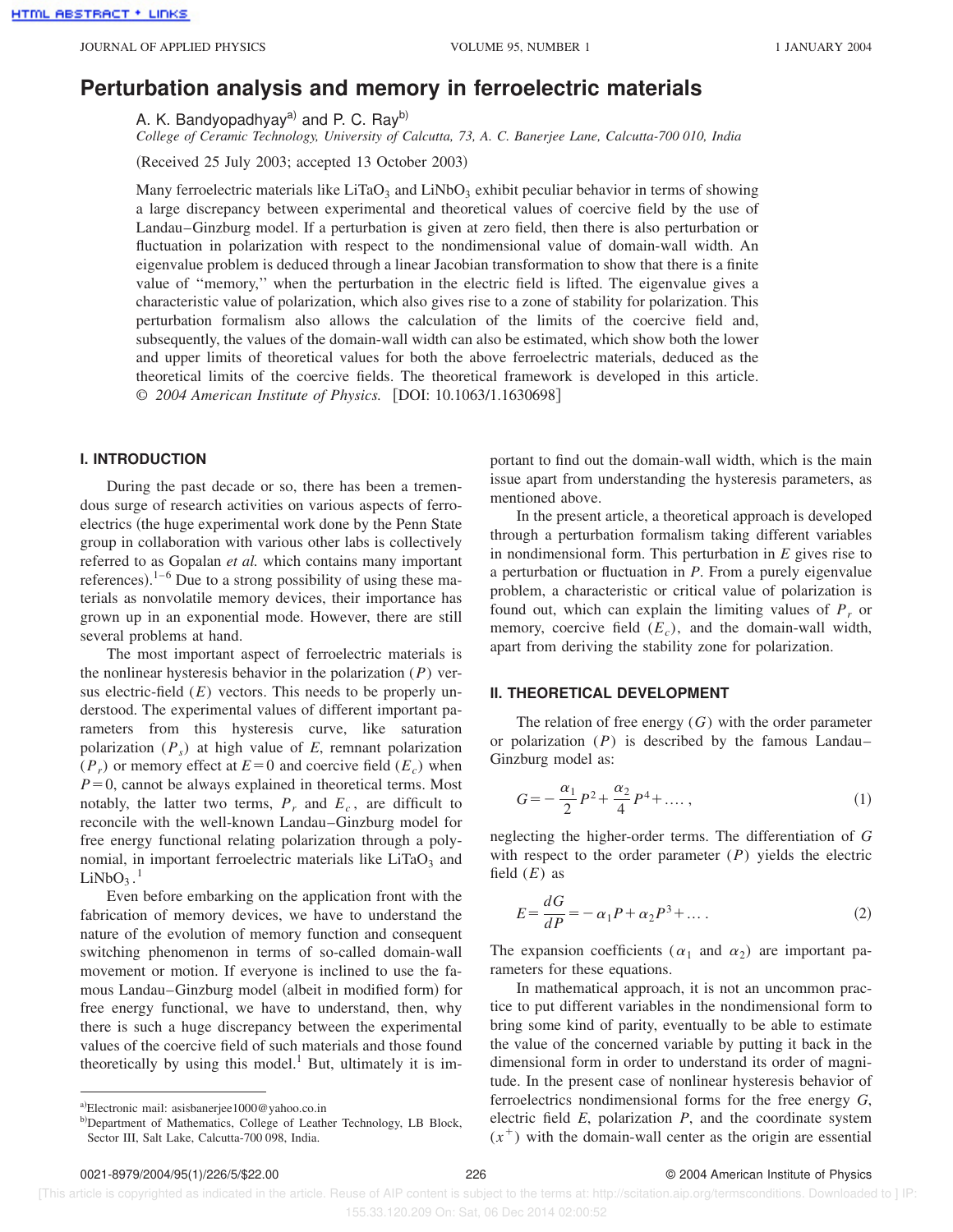to better understand the behavior of these variables. The nondimensional values of free energy  $(G')$ , the electric field  $(E')$ , the polarization  $(P')$ , and the parameter for domain dimension  $(x')$  are defined as follows:

$$
G' = \frac{G}{\alpha_1 P_s^2},\tag{3a}
$$

given  $\alpha_2 \approx \alpha_1/P_s^2$ , where  $P_s$  = saturation polarization,

$$
E' = \frac{E}{\alpha_1 P_s},\tag{3b}
$$

$$
P' = \frac{P}{P_s},\tag{3c}
$$

$$
x' = \frac{x^+}{x_0},\tag{3d}
$$

where  $x_0$  is the half of the domain-wall width (hereinafter mentioned simply as domain-wall width throughout the text). Then, we can write nondimensional forms of Eqs.  $(1)$  and  $(2)$ as

$$
G' = \frac{G}{\alpha_1 P_s^2} = -\frac{\alpha_1}{2} \left( \frac{P^2}{\alpha_1 P_s^2} \right) + \frac{\alpha_2}{4} \left( \frac{P^4}{\alpha_1 P_s^2} \right)
$$
  
=  $-\frac{1}{2} P'^2 + \frac{1}{4} P'^4,$  (4)

$$
E' = \frac{E}{\alpha_1 P_s} = -\alpha_1 \frac{P}{(\alpha_1 P_s)} + \alpha_2 \frac{P^3}{(\alpha_1 P_s)} = -P' + P'^3. \quad (5)
$$

Now, let us consider polarization as per reference of Lines and Glass<sup>7</sup> in order to take the variability of the domain wall width, and the polarization is expressed as

$$
P = P_s \tanh(x^+/x_0), \text{ i.e., } P' = \tanh(x'). \tag{6}
$$

Here,  $x_0$  is the half of the domain-wall width. The prime notation from the above nondimensional values can be dropped for the sake of simplicity, and by using Eqs.  $(5)$  and  $(6)$ , we get

$$
E = -\tanh x + \tanh^3 x = -P \operatorname{sech}^2 x. \tag{7}
$$

From Eqs.  $(6)$  and  $(7)$ , by differentiating with respect to *x*, we get

$$
\frac{dP}{dx} = \operatorname{sech}^2 x = -\frac{E}{P},\tag{8}
$$

$$
\frac{dE}{dx} = -\frac{E}{P}(3P^2 - 1),\tag{9}
$$

and

$$
\frac{dG}{dx} = -E(P^2 - 1). \tag{10}
$$

#### **A. Perturbation approach**

In the nonlinear hysteresis of *P* versus *E* behavior, after the electric field  $(E)$  is brought to zero from a very high value, a small perturbation in  $E$  (i.e.,  $\Delta E$ ) will give rise to a perturbation or fluctuation in *P* (i.e.,  $\Delta P$ ). These perturbations are also put in nondimensional form and are related to

that of the *x* value, i.e.,  $x^+/x_0$ , where  $x_0$  is the half width of the ferroelectric domain wall. It should be mentioned here that the value of *x* was also put in the nondimensional form by Gopalan *et al.*<sup>1</sup> in the polarization function without actually pointing it out explicitly. Now, we can give a perturbation in *E* at the stationary or equilibrium point at  $E=0$  and  $P \neq 0$ , i.e., as a special case, let us write  $P = P_c$  (say). Then, the perturbation equations for the independent variable *E* and the dependent variable *P* are shown below along with that of the free energy (*G*):

$$
\frac{d}{dx}(\Delta P) = \left(\frac{-1}{P}\right)\Delta E + \left(\frac{E}{P^2}\right)\Delta P.
$$
\n(11)

Similarly, we get

$$
\frac{d}{dx}(\Delta E) = -\left[ \left( \frac{3P^2 + 1}{P^2} \right) E \Delta P + \left( \frac{3P^2 - 1}{P} \right) \Delta E \right], \quad (12)
$$

$$
\frac{d}{dx}(\Delta G) = -2EP\Delta P - (P^2 - 1)\Delta E.
$$
\n(13)

At the stationary or equilibrium point at  $E=0$  and  $P=P_c$  $\neq$ 0, these perturbation terms are put in a matrix form in a perturbed state from the above system of equations and a linear Jacobian transformation is made as follows:

$$
\begin{bmatrix}\n\frac{d}{dx}(\Delta G) \\
\frac{d}{dx}(\Delta E) \\
\frac{d}{dx}(\Delta P)\n\end{bmatrix} = \begin{bmatrix}\n0 & -(P_c^2 - 1) & -2EP_c \\
0 & \frac{-(3P_c^2 - 1)}{P_c} & -\frac{(3P_c^2 + 1)E}{P_c^2} \\
0 & -\frac{1}{P_c} & \frac{E}{P_c^2}\n\end{bmatrix}
$$
\n
$$
\times \begin{bmatrix}\n\Delta G \\
\Delta E \\
\Delta P\n\end{bmatrix}.
$$
\n(14)

The Jacobian transformation allows us to linearize the socalled chaotic nonlinear behavior in the hysteresis of *P* versus *E*. This linearization also helps us to understand the behavior of participating/concerned variables in the perturbation/fluctuation context.

From the above Jacobian matrix, the characteristic determinant must vanish at the stationary or equilibrium point, i.e., at  $E=0$  and  $P=P_c\neq0$  as

$$
\begin{vmatrix}\n0-\lambda & -(P_c^2 - 1) & 0 \\
0 & \frac{-(3P_c^2 - 1)}{P_c} - \lambda & 0 \\
0 & -\frac{1}{P_c} & 0 - \lambda\n\end{vmatrix} = 0,
$$
\n(15)

or

$$
-\lambda \left[ \lambda \frac{(3P_c^2 - 1)}{P_c} + \lambda^2 \right] = 0.
$$
 (16)

# The eigenvalues from the above characteristic equation (i.e., Jacobian matrix) are found out as

[This article is copyrighted as indicated in the article. Reuse of AIP content is subject to the terms at: http://scitation.aip.org/termsconditions. Downloaded to ] IP: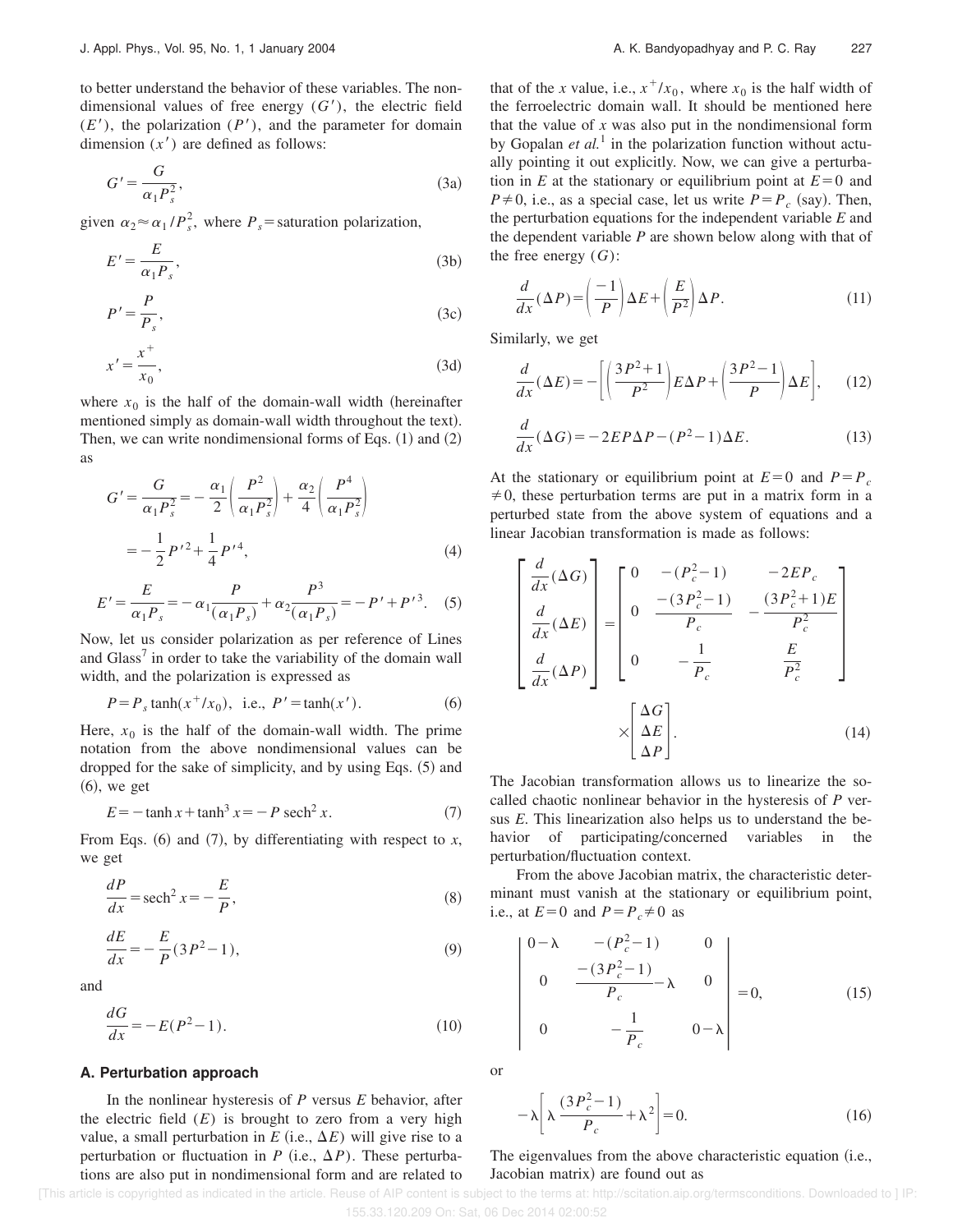$$
\lambda = 0
$$
, 0, and  $-\frac{(3P_c^2 - 1)}{P_c}$ . (17)

### **B. Stability zone**

From the eigenvalue, it is possible to derive the ''zone of stability'' with the critical value of polarization,  $P_c$ , with the limiting stable value of  $P_c = \pm 1/\sqrt{3}$ . This factor containing number 3 in the denominator under the square root sign comes out of the second expansion coefficient of Landau– Ginzburg polynomial, as used by Gopalan *et al.*<sup>1</sup> Here, we give an explanation of this factor as the ''stability factor'' for the critical polarization at  $E=0$ , when there is a finite perturbation  $\Delta E$  in the electric field.

This stability factor derived from the eigenvalue shows that the remnant polarization ( $P_r$ ) cannot be less than  $+1/\sqrt{3}$ in the upper half-plane (otherwise, the eigenvalue  $\lambda$  will be positive) and obviously as per the hysteresis curve, it cannot be greater than 1 (since the nondimensional form of  $P_c$  $= P/P_s$ , and at  $P = P_s$ ,  $P_c = 1$ ). Therefore, the "stable" zone" of polarization  $(P)$  can be defined as lying between  $11/\sqrt{3}$  and  $+1$  in the upper half-plane, and between  $-1/\sqrt{3}$ and  $-1$  in the lower half-plane. This is only revealed if the perturbation or fluctuation in polarization is considered to be present at  $E=0$ , as shown above. Therefore, this critical value of polarization fixes the stability range of the remnant polarization or memory.

The solution of the Jacobian matrix and subsequent integration leads to the values of  $\Delta E$ ,  $\Delta G$  and  $\Delta P$  as

$$
\Delta E = C \exp \left[ \left( -\frac{3P_c^2 - 1}{P_c} \right) x \right],\tag{18}
$$

when  $x = x^+/x_0 = 0$ , i.e., at the domain-wall center,  $\Delta E = C$  $=$  integration constant, which can be explained as the perturbed value of *E* at  $x=0$ . This implies that  $C=-\Delta x$ , since  $\Delta P = \Delta x$  and, consequently,  $\Delta E = -\Delta x$  from Eqs. (6) and  $(7)$  at the domain-wall center at  $x=0$ . The perturbed value of *G* is given by

$$
\Delta G = \frac{C.P_c(P_c^2 - 1)}{(3P_c^2 - 1)} e^{-(3P_c^2 - 1)/P_c x} + B
$$
  
= 
$$
\frac{P_c(P_c^2 - 1)\Delta E}{3P_c^2 - 1} + B.
$$
 (19)

Here, *B*=integration constant for  $\Delta G$  [Eq. (19)]. When *x*  $=0, \Delta G=0$  (i.e., at the domain-wall center), this implies that

$$
B = \frac{-\Delta E P_c (P_c^2 - 1)}{3P_c^2 - 1} = \frac{\Delta x P_c (P_c^2 - 1)}{3P_c^2 - 1},
$$
 (20a)

by putting  $\Delta P = \Delta x$  and  $\Delta E = -\Delta x$ . Hence, the value of  $\Delta G$  can be written as

$$
\Delta G = \frac{P_c(P_c^2 - 1)(\Delta E + \Delta x)}{3P_c^2 - 1}.
$$
 (20b)

This helps to map the free energy in terms of a critical value of polarization as well as domain-wall width, and the stability zone can be found out in a *G* versus *P* plot. The perturbed value of *P* is given by

$$
\Delta P = D + C \exp\left[\left(-\frac{3P_c^2 - 1}{P_c}\right)x\right] / (3P_c^2 - 1)
$$

$$
= D + \frac{\Delta E}{3P_c^2 - 1}, \tag{21}
$$

where *D* = integration constant for  $\Delta P$  Eq. (21).

When the perturbation in *E* is lifted, i.e.,  $\Delta E = 0$ , we get  $\Delta P = D$ , i.e., a remnant value of memory. This is an interesting result in that by applying a perturbation and then removing it at  $E=0$ , we find it easier to show that there is a ''finite value'' of polarization (*P*) at zero electric field, which can be surely represented as the existence of a finite memory  $(i.e., equal to D)$ . In other words, the perturbation or fluctuation in *P* should always give rise to a value of a finite memory in ferroelectric materials. By maintaining the perturbation in *E*, we also get some interesting results in terms of *P<sup>c</sup>* as follows.

When  $P_c = +1$  (i.e., upper limit of the stable zone),  $\Delta P = D + \Delta E/2$ . But when  $P_c = +1/\sqrt{3}$  (i.e., lower limit of the stable zone),  $\Delta P = D + \infty = +\infty$ , i.e., an essential singularity occurs. Both physical and mathematical implications are immense in and around this essential singularity. According to Picard's theorem (also known as Weirstrasse–Casorati equations), near an essential singularity, any function, i.e., the polarization function in this particular case oscillates.<sup>8</sup> This oscillation might be damped as  $P \rightarrow 0$  when  $E \rightarrow E_c$ . These points are not considered at present, which is a matter of further study. For the moment, we can try to avoid this singularity point.

In order to find the value of the finite memory, *D*, let us use Eqs.  $(18)$  and  $(21)$  as

$$
D = \left(1 + \frac{1}{3P_c^2 - 1}\right) \Delta x = \left(\frac{3P_c^2}{3P_c^2 - 1}\right) \Delta x,\tag{22}
$$

where  $\Delta P = \Delta x = a/x_0$  (*a*=lattice spacing) and, consequently,  $\Delta E = \Delta - x$  from Eqs. (6) and (7) at the domain-wall center at  $x=0$ .

#### **C. Coercive field and domain-wall width**

The linear Jacobian transformation and the consequent characteristic equation give rise to a critical polarization  $(P_c)$ , which could easily explain the finite memory value in the clear context of perturbation or fluctuation model. From the memory value, when *P* will tend to zero as  $E \rightarrow E_c$ , we can still use the above perturbation approach to derive the limiting values of  $E_c$ , when  $P=0$ , corresponding to  $P_c$  $=1/\sqrt{3}$  to 1 at  $E=0$ .

For a square-loop hysteresis behavior for nearstoichiometric single crystals of say,  $LiTaO_3$  and  $LiNbO_3$ , containing no dipolar defects, the sharp fall of  $P_s$  or  $P_r$  to  $P=0$  with the application of an electric field *E* from  $E=0$ up to  $E_c$  makes Gopalan *et al.*<sup>1</sup> used  $(dE/dP)_{E=E_c} = 0$ , since the steep fall implies  $dP/dE = \infty$ . The assumption on the

 [This article is copyrighted as indicated in the article. Reuse of AIP content is subject to the terms at: http://scitation.aip.org/termsconditions. Downloaded to ] IP: 155.33.120.209 On: Sat, 06 Dec 2014 02:00:52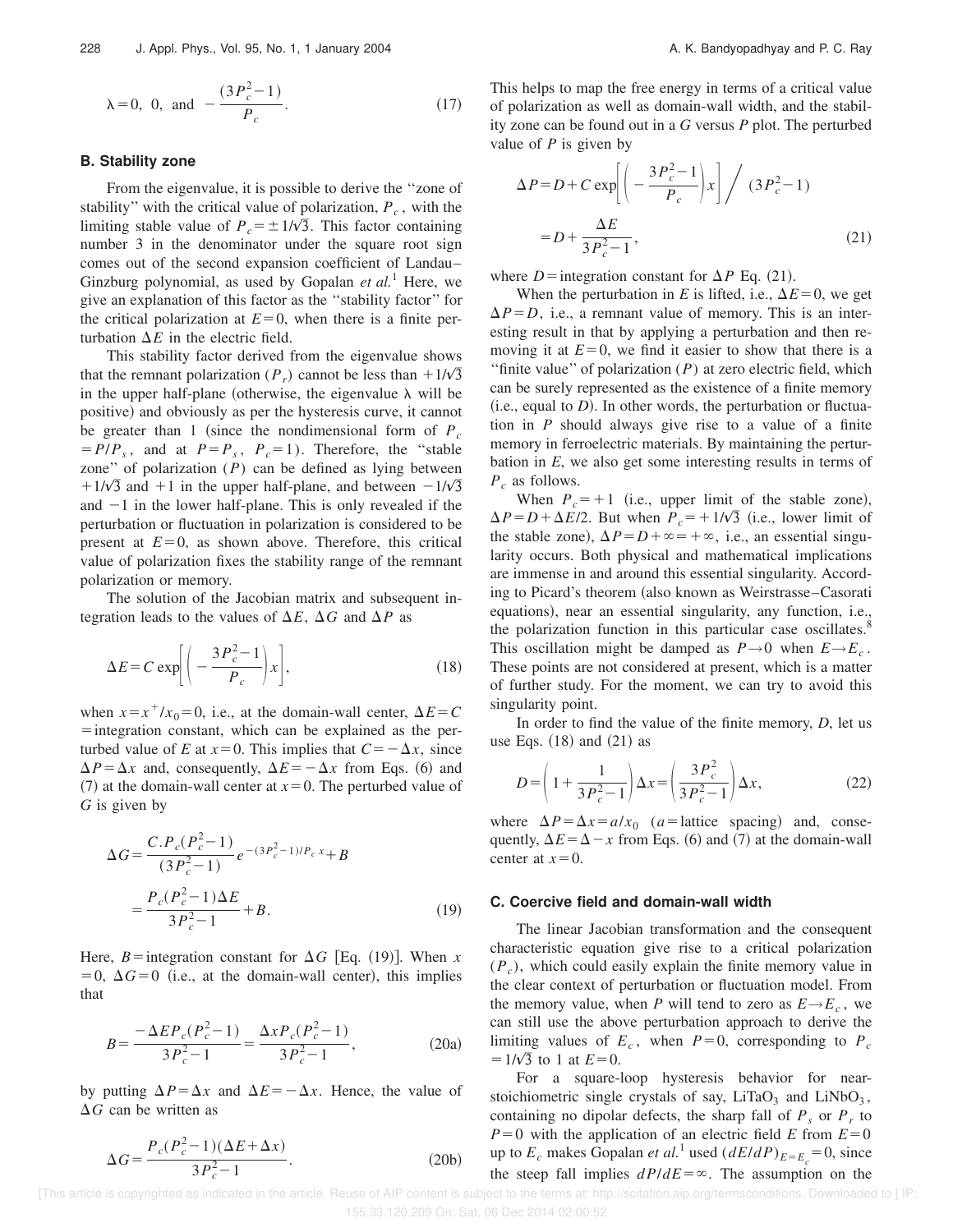square-loop hysteresis leads to a very high value of *E<sup>c</sup>* , although the experimental value of  $E_c$  has been found to be much lower. But in our case, this is not necessary, nor we have to invoke Landau–Ginzburg model. By simply resorting to the perturbation Eqs.  $(18)$  and  $(21)$ , we get the value of *E<sup>c</sup>* as follows.

If we change the electric field to  $E + \Delta E$  in such a way that  $P_c$  changes to  $-P + \Delta P$ , and let  $E + \Delta E = -E_c$  ( $E_c$  $>0$  at the domain-wall center at  $x=0$ ), then  $\Delta E = -E_c$ , when  $E=0$ , when the total perturbation or fluctuation in *P* will tend to zero, i.e.,  $-P_c + \Delta P = 0$ . Thus,  $\Delta P = P_c$  at  $\Delta E$  $E_c$ . In this case, the value of the perturbation in *E*, i.e.,  $\Delta E$ is the coercive field with the consequent critical value of polarization (*P<sup>c</sup>* ) as the perturbation term in polarization. Hence, from Eqs.  $(21)$  and  $(22)$ , we get

$$
P_c = D + \frac{-E_c}{3P_c^2 - 1},\tag{23}
$$

or

$$
-E_c = (P_c - D)(3P_c^2 - 1) = P_c(3P_c^2 - 1) - 3P_c^2 \Delta x.
$$
\n(24)

Thus, the singularity in the calculation of  $E_c$  is removed. In terms of using the characteristic value of polarization (*P<sup>c</sup>* ) in the stability zone (i.e., 1 and  $1/\sqrt{3}$ ), we also get the limiting values of  $E_c$  as

$$
(3\Delta x - 2) \ge E_c \ge \Delta x \quad \text{or} \quad \Delta x \ge E_c \ge (3\Delta x - 2). \tag{25}
$$

This is in nondimensional form, and we can now put it in the dimensional form to estimate the limiting values of coercive field as

$$
[3(a/x_0) - 2]\alpha_1 P_s \ge E_c' \ge (a/x_0)\alpha_1 P_s, \qquad (26a)
$$

or

$$
(a/x_0)\alpha_1 P_s \ge E_c' \ge [3(a/x_0) - 2]\alpha_1 P_s, \qquad (26b)
$$

where *a* is the lattice spacing, and  $E_c$  is the dimensional form of the value of coercive field. Now, as Gopalan *et al.*<sup>1</sup> did, if we take the experimental values for a single domain crystal of LiTaO<sub>3</sub> (17 kV/cm) and LiNbO<sub>3</sub> (40 kV/cm) taking the values of  $\alpha_1 P_s$  as 7150 kV/cm and 14 137 kV/cm, respectively, then we can find an unique value of the domain-wall width  $(x_0)$  for each limiting critical value of  $P_c$  as follows:

- (a) For LiTaO<sub>3</sub> ferroelectric:  $3(a/x_0) 2 = 17/7150$  or  $x_0$  $=$ 3*a*/(17/7150+2)=0.7491 nm $\approx$ 0.75 nm, when  $P_c$  $=1$  (taking the lattice spacing as  $a=0.5$  nm). The value of  $x_0 = 210$  nm when  $P_c = 1/\sqrt{3}$ , as also calculated by Gopalan *et al.*, <sup>1</sup> which was considered by these authors as the upper limit of the domain-wall width. Therefore, by taking the same experimental value of  $E_c = 17$  kV/cm of Gopalan *et al.*<sup>1</sup> and by putting  $P_c = 1$ , the above value of  $x_0$  of 0.75 nm seems to be close to that estimated by Padilla *et al.*<sup>9</sup> of about one lattice spacing  $(0.5 \text{ nm})$  by first-principle calculations. Surely, this can be considered as the lower limit of the width of 180° domain walls.
- (b) For  $LiNbO<sub>3</sub>$  ferroelectrics: The value of domain-wall width  $x_0 = 3a/(40/14 137 + 2) \approx 0.75$  nm when  $P_c = 1$ ,

as also found above, which is again considered as the lower limit of domain-wall width and which is also close to that estimated by Padilla *et al.*, 9 as mentioned above. The upper limit of the value of  $x_0$  has been estimated in the same manner to be  $= 177$  nm when  $P_c = 1/\sqrt{3}$ , as also found out by Gopalan *et al.*<sup>1</sup>

# **III. DISCUSSION**

The linear Jacobian transformation of the matrix formulation by a set of perturbed equations clearly gives us the necessary insight for the calculation of various hysteresis parameters of ferroelectric materials, apart from delineating a stability zone with the critical limiting values of polarization  $(i.e., P<sub>c</sub>)$ . This critical polarization value gives us a clear concept of polarization behavior when the perturbation in the electric field is removed, thereby indicating the existence of a remnant polarization or memory (*D*) arising out of the perturbed state, and also its order of magnitude in terms of *Pc* .

This value of *P<sup>c</sup>* might have a significance for the calculation of nonvolatile memory depending on the stoichiometry of ferroelectric crystals with or without dipolar defects. This should also help mapping different stoichiometry levels of a given ferroelectric crystal onto the  $P_c$  domain in the stability zone. Then, the task remains on how the switching process will take place vis-à-vis the domain-wall width, which is inversely proportional to the coercive field, as established from the present theoretical work.

The above values of domain-wall width appear to be reasonable, by using the perturbation or fluctuation model, giving two limiting values for each of the ferroelectric crystals. When  $P_c$  is high close to 1, the lower limit of domainwall width  $(0.75 \text{ nm})$  is obtained. When  $P_c$  is low close to  $1/\sqrt{3}$ , the upper limit is found out, which is very close to those estimated theoretically by the direct use of the Landau–Ginzburg model by Gopalan et al.,<sup>1</sup> i.e., 216 nm and 181 nm for the above two ferroelectric materials, respectively. Finally, from Eq.  $(25)$ , the theoretical values of the coercive field which can be estimated show only its limiting values. The value of  $E_c$  is known to be inversely proportional to the domain-wall width. Due to the strong dependence of  $E_c$  on  $P_c$  in the perturbation or fluctuation context, the sensitivity of  $P_c$  (and hence of  $E_c$ ) on the domain-wall width seems to be quite pronounced  $[Eq. (24)].$ 

It should be mentioned here that a large value of domain-wall width, although considered as the upper limit, in LiTaO<sub>3</sub> and LiNbO<sub>3</sub> crystals was ascribed to wide regions of strains and optical birefringence around individual domain walls. This can be strongly correlated with the presence of nonstoichiometry in the crystal, which could extend to micrometers level as per Gopalan *et al.*<sup>1</sup> The question of mapping this stoichiometry level onto the values of  $P_c$  in the stability zone should possibly throw some light on this issue, as mentioned above.

In the context of Landau–Ginzburg model, it can be easily construed that unless perturbation or fluctuation in polarization is considered in the right perspective, the discrepancy in the theoretical and experimental values of  $E_c$  will remain.